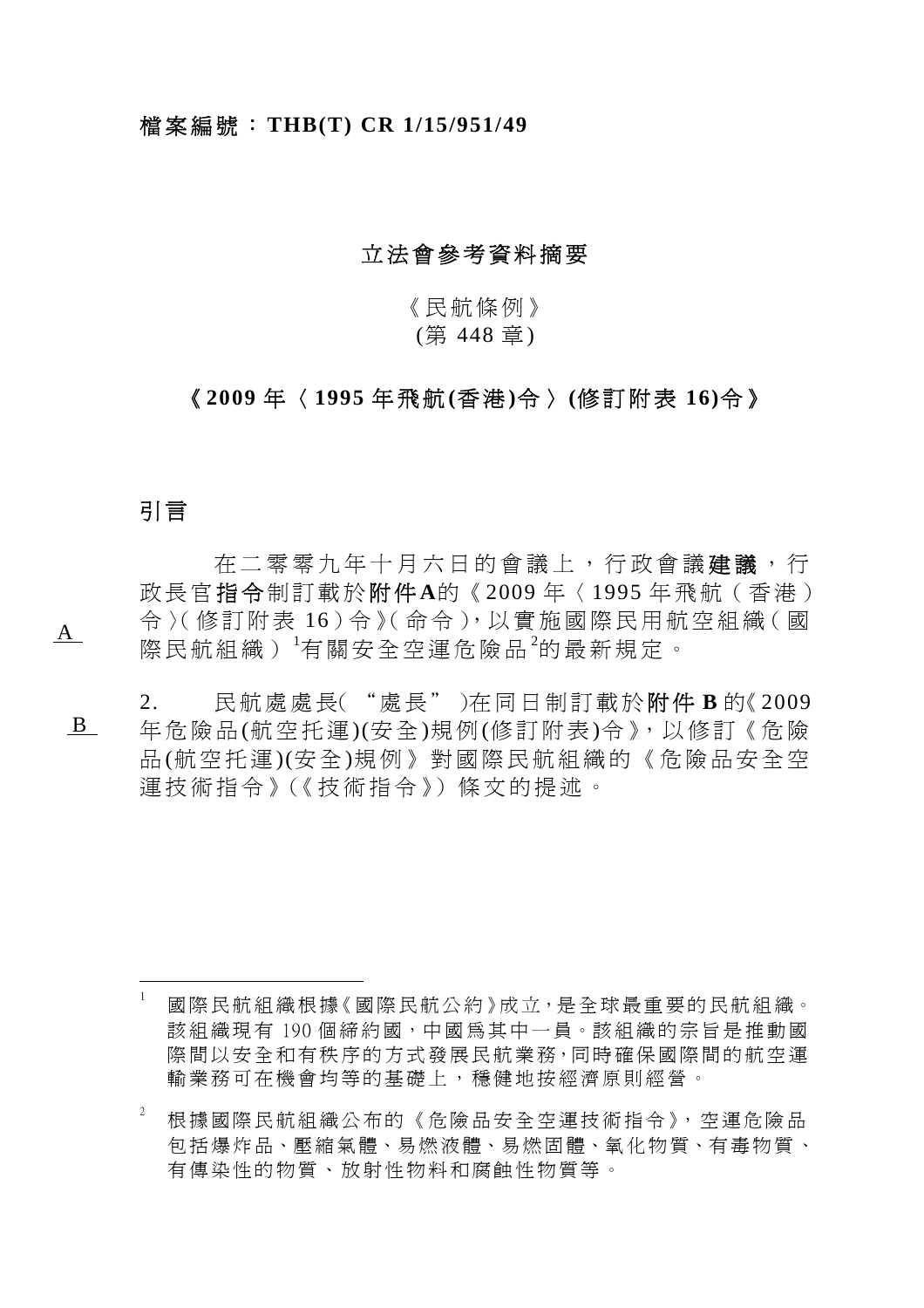## 理 據

## 國際民航組織的最新規定

3. 《技術指令》訂明國際民航組織的規定。《技術指令》 的新版本(即二零零九至二零一零年版)於二零零八年十二 月公布,當中所作修訂大多屬於技術及措詞方面,主要修訂 旨在 –

- (a) 修改 有關 航 空 公 司 驗 收 貨 物 的 規 定, 以 清 晰 訂 明 航 空 公司所須採取有關空運危險品的檢查程序;
- (b) 將有關以例外數量運載危險品<sup>[3](#page-1-0)</sup>的條文集編於《技術 指令》的同一章節,以方便參閱;
- (c) 要 求 航 空 公 司 報 告 涉 及 按 照《 技 術 指 令 》中 的 特 殊 規 定條文而以普通貨物方式付運的危險品的事故;
- (d) 清晰訂明提供給病人在飛機 上作醫療用途的危險品 [包括在飛機改裝作專門用途 (即救護飛機 [4](#page-1-1))時而構 成飛機永久設備的組件]可以 救護飛機運載而無須符 合有關空運危險品的一般規定;以及
- (e) 清晰 訂 明 向 乘 客 提 供 危 險 品 資 料 的 規 定, 以 防 止 乘 客 攜帶危險品上飛機。

## 命 令

 $\overline{a}$ 

4. 命令的主要條文載列如下–

<span id="page-1-0"></span><sup>3</sup> 以例外數量包裝及運輸的危險品,是指 由於所牽涉危險品數量極少, 因而無須符合《技術指令》內 一般規定的貨品。

<span id="page-1-1"></span><sup>4</sup> 救護飛機泛指專門運載傷患人士的飛機。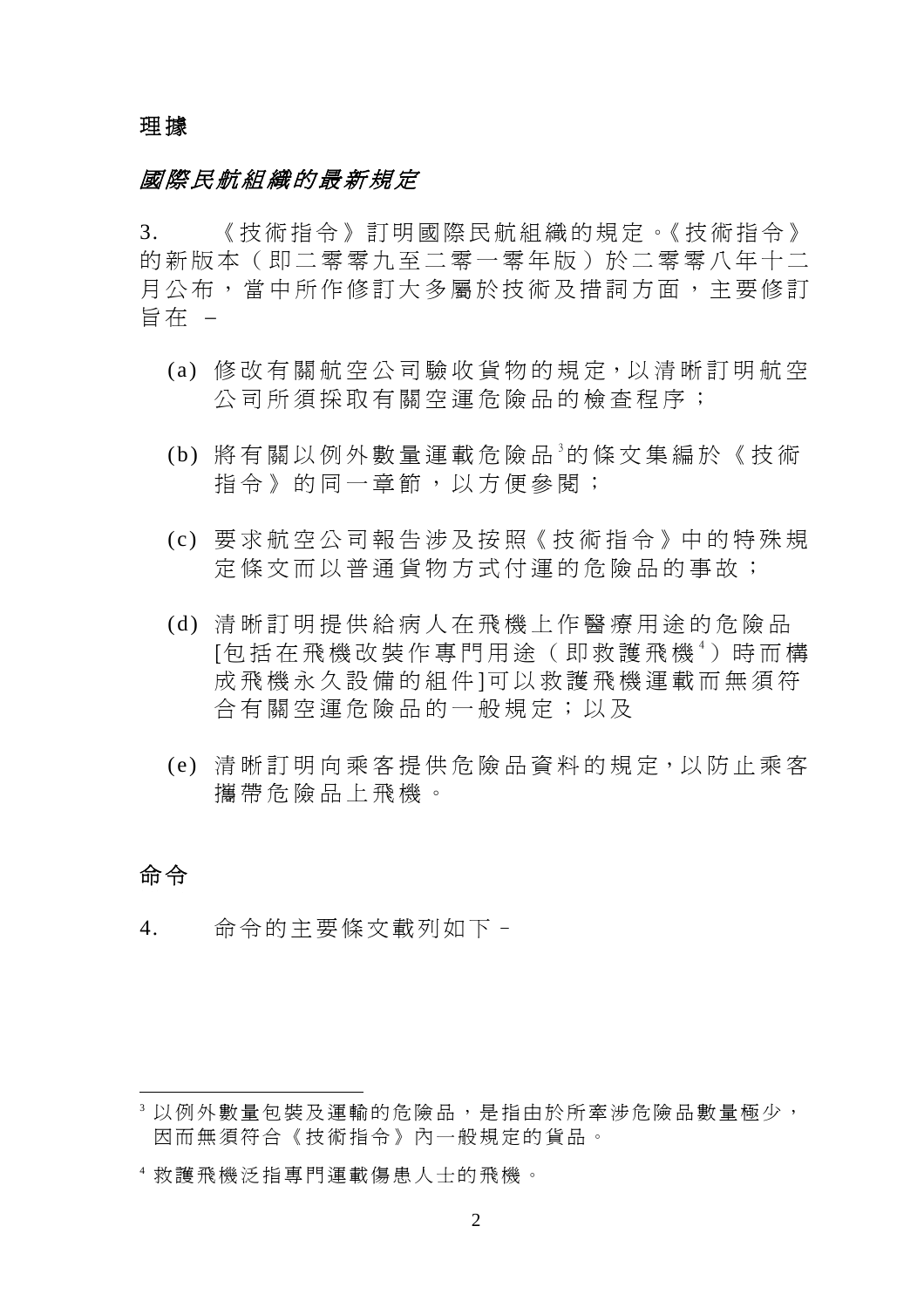- (a) 第 2(4)條將一般豁免延伸至在救護飛機上為醫療用 途而運載的危險品;
- (b) 第 2(8)條澄清飛機經營人在接受以飛機運輸任何包 含危險品的包裝件或集裝器之前所負有的責任;
- (c) 第 2(13)條 修 訂 有 關 給 予 飛 機 乘 客 的 危 險 品 資 料 公 告的規定;以及
- (d) 第 2(14)條 規 定 飛 機 經 營 人 須 報 告 涉 及 在 飛 機 上 運 載的危險品的意外或事故。
- 5. 命令的目標生效日期為二零一零年一月一日。

## 立法程序時間表

6. 命令在二零零九年十月二十三日刊登憲報,並在二零 零九年十月二十八日提交立法會。

## 建議的影響

7. 建議對財政、公務員、生產力、可持續發展和環境均 沒有影響。新訂《技術指令》並無訂立任何重大的新規定。

8. 建議符合《基本法》,包括有關人權的條文。建議不影 響現行法例的約束力。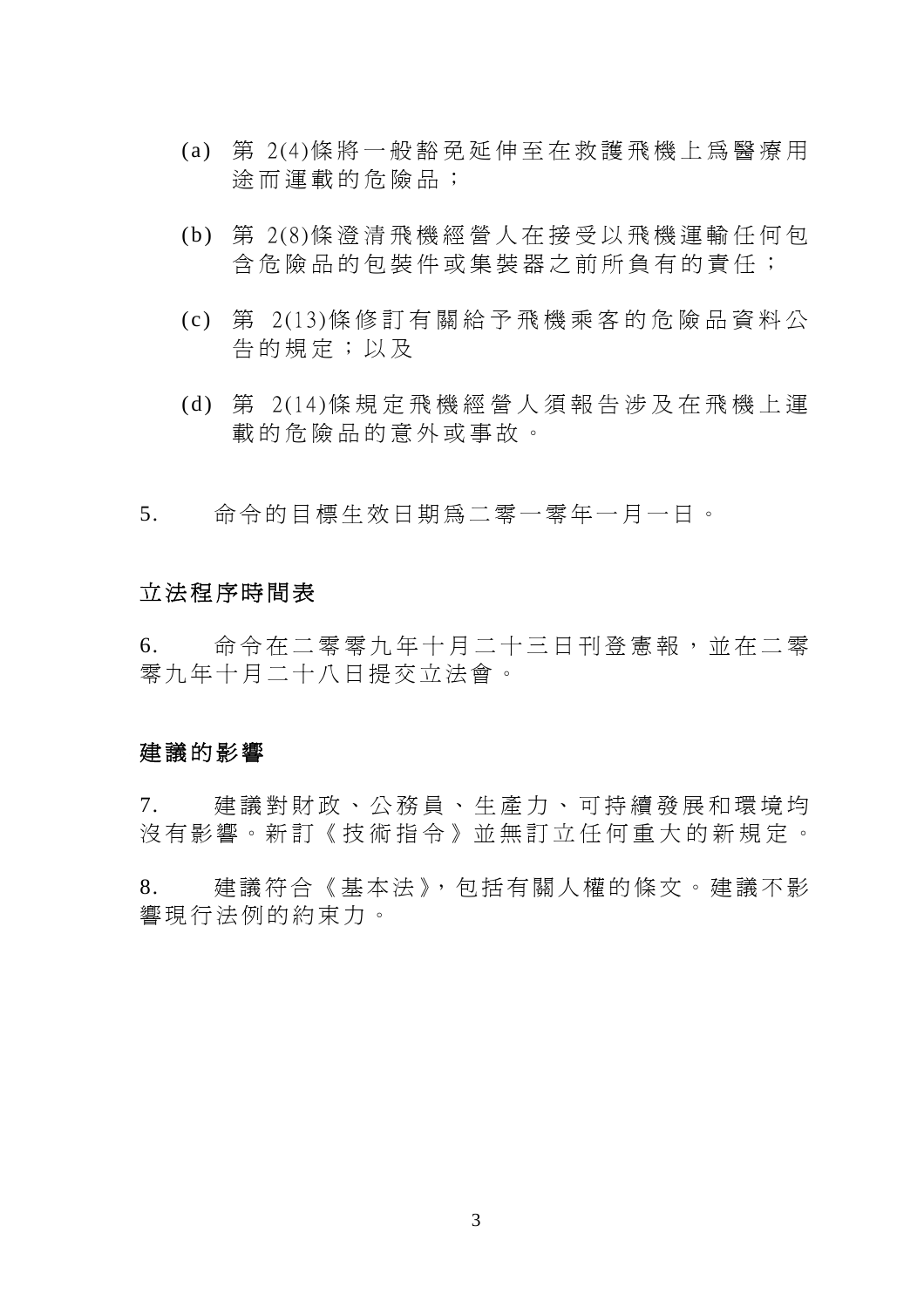## 公眾諮詢

9. 民航處已就新訂《技術指令》諮詢航空發展諮詢委員 會轄下的技術小組委員會及本地航空貨運業,包括香港貨運 物流業協會有限公司、香港付貨人委員會、香港航空公司代 表協會和機場管理局。他們普遍對建議的修訂表示支持。二 零零九年五月二十五日,我們徵詢立法會經濟發展事務委 員會的意見。委員會普遍支持立法建議,並要求當局加強 宣傳有關規定。

## 宣傳安排

10. 我們會在二零零九年十月二十一日發出新聞稿,並安 排發言人解答查詢。

### 背 景

11. 為了確保航空安全,國際民航組織根據《國際民用航 空公約》(一航稱為《芝加哥公約》)公布一套有關空運危險 品的規定,規管機上托運危險品的分類、包裝、標記、標籤 和裝載等事宜,以及航空公司、空運和保安人員的培訓。根 據《芝加哥公約》,這些規定臚列於《技術指令》。國際民航 組織通常每兩年更新及公布《技術指令》。

12. 《芝加哥公約》適用於香港,而按照《芝加哥公約》 制訂的《技術指令》的規定則由兩套由行政長官會同行政會 議訂立的本地附屬法例予以執行,即-

- (a) 《航空(危險品)規例》,即《1995年飛航(香港)令》 附表16;以及
- (b) 《危險品(航空托運)(安全)規例》。

前者一般規管航空公司和機場管理 當局有關危險品的操作 安排,後者則規管付運人和貨運代 理人於以飛機付運前必 須妥善處理有關危險品。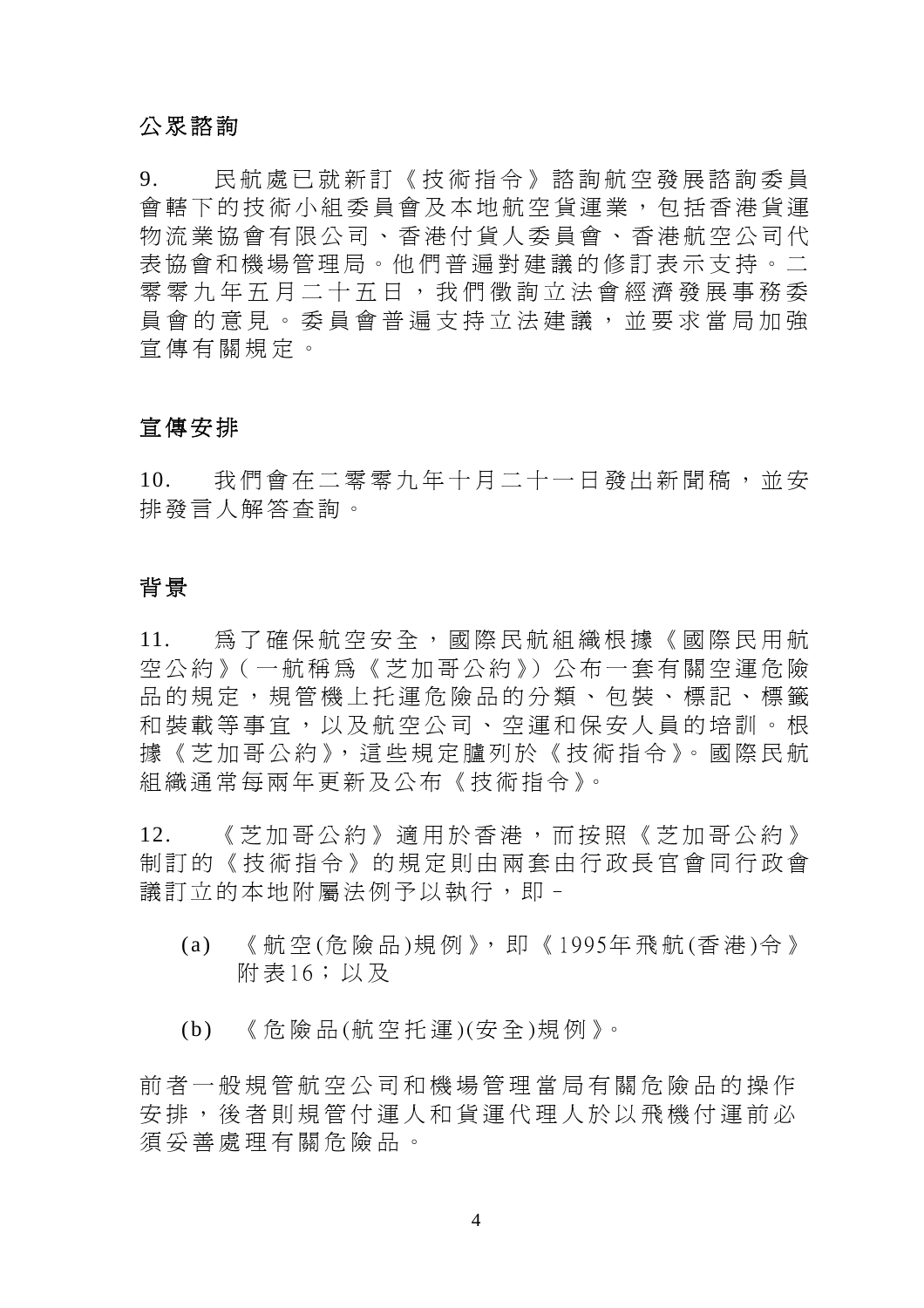# 查詢

13. 如對本摘要有任何查詢,請與運輸及房屋局首席助理 秘書長(運輸)鄭港涌先生(電話號碼: 2189 7719)聯絡。

# 運輸及房屋局 二零零九年十月二十一日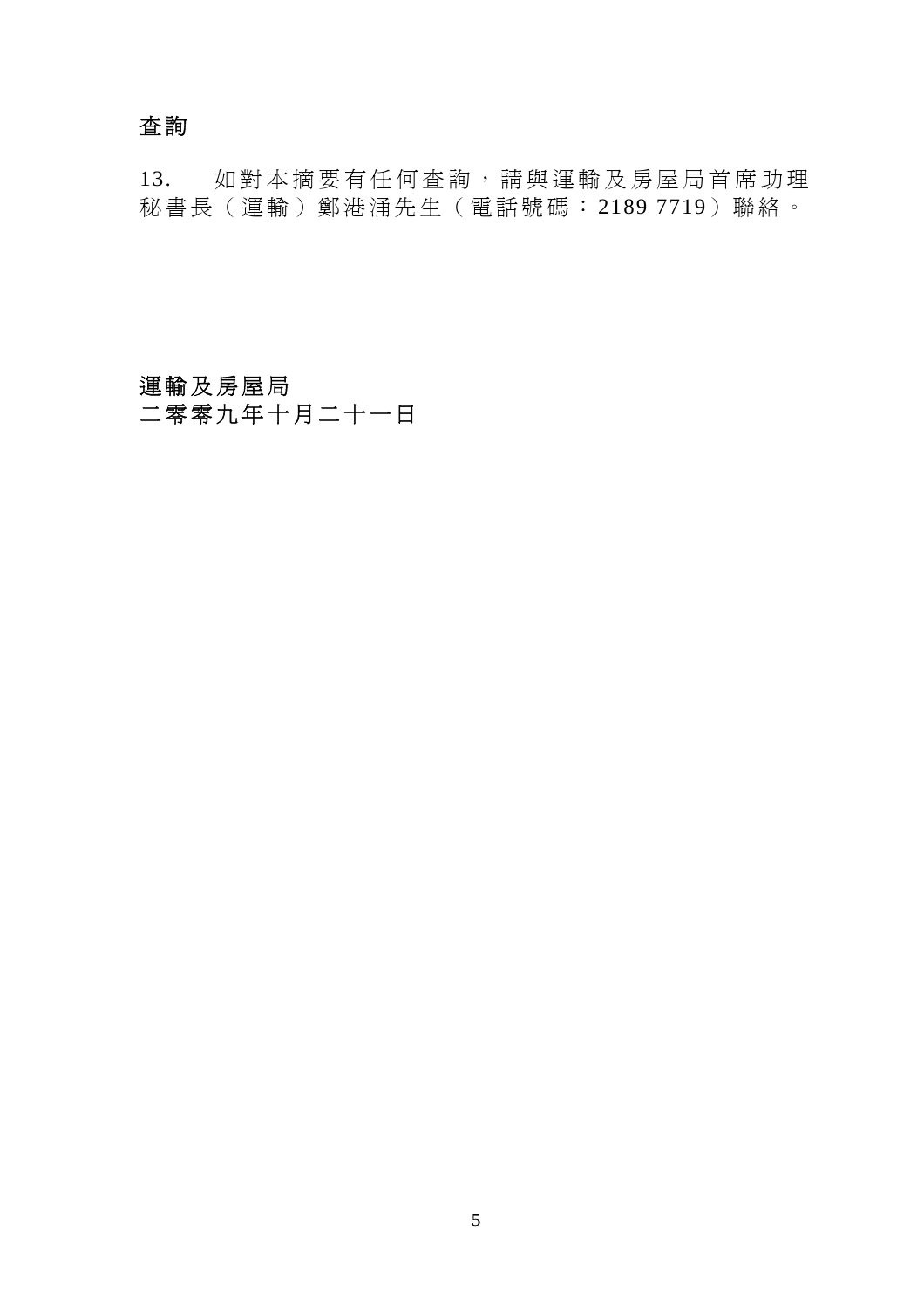# 《2009 年〈1995 年飛航(香港)令〉(修訂附表 16) 令》

(由行政長官會同行政會議根據《民航條例》 (第 448 章)第 2A 條作出)

### 1. 生效日期

本命令自 2010 年 1 月 1 日起實施。

## 2. The Air Navigation (Dangerous Goods) Regulations

(1) 《1995 年飛航(香港)令》(第 448 章,附屬法例 C)附表 16 第 2(1)條現予修訂, 在"Technical Instructions"的定義中, 廢除 "2007-2008"而代以"2009-2010"。

(2) 附表 16 第 3(1)條現予修訂,廢除"suspended;"而代以 "suspended –"。

(3) 附 表 16 第 3(3) 條 現 予 修 訂 , 廢 除 "These "而代以 "Subject to Regulation 8A of these Regulations, these"。

(4) 附表 16 第 3(3)(c)條現予修訂,廢除在"and (3D),"之 後的所有字句而代以 —

> "to provide medical aid to a patient during the flight and the dangerous goods –

- (i) are placed on board with the approval of the operator of the aircraft; or
- (ii) form part of the permanent equipment of the aircraft when the aircraft has been adapted for specialized use;"。
- (5) 附表 16 第 3(3D)(b)(x)條現予修訂,廢除分號而代以句 號。
	- (6) 附表 16 第 3(3D)(b)(xi)條現予廢除。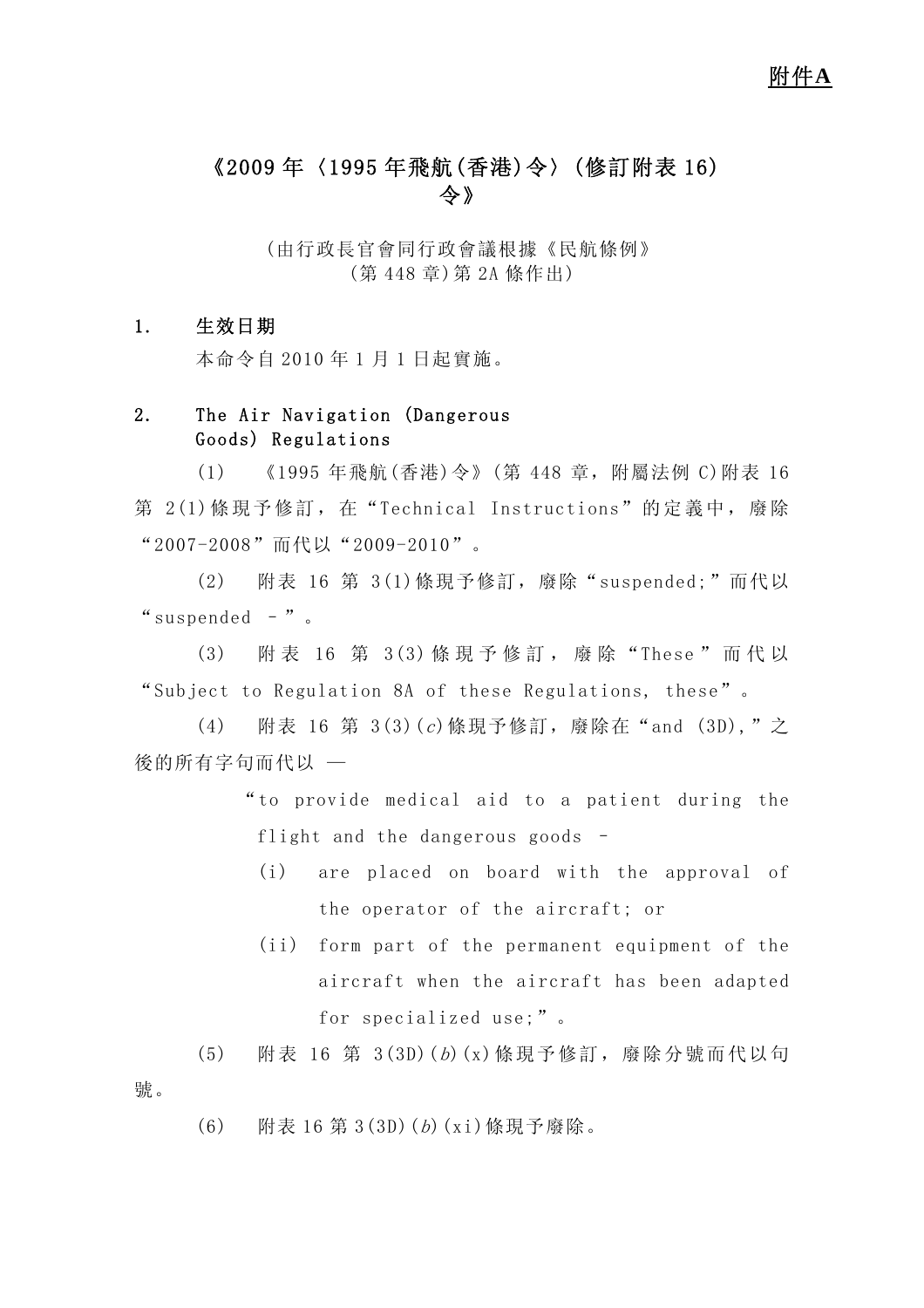(7) 附表 16 第 3(4)條現予修訂,廢除"Chapter 2.4 of Part 1"而代以"Chapter 5 of Part 3"。

(8) 附表 16 第 6 條現予修訂,在緊接第(1)款之前加入 —

"(1A) The operator of an aircraft shall not accept for transport aboard the aircraft any package or unit load device containing dangerous goods unless the operator has verified the matters set out in Chapter 1.3.1 of Part 7 of the Technical Instructions by an acceptance check list."。

- (9) 附表 16 第 6(1)(a)及(b)(i)條現予廢除。
- $(10)$  附表 16 第 6(2)(a)及(b)條現予廢除。

(11) 附表 16 第 6(2)(c)條現予修訂, 廢除"in accordance with this Regulation" 而代以 "under paragraph  $(1A)$ ".

(12) 附表 16 第 8(1)(a)條現予修訂,廢除"4.1.4, 4.1.7 and 4.1.8"而代以"4.1.3, 4.1.5, 4.1.8 and 4.1.9"。

(13) 附表 16 第 8(2A)條現予廢除,代以 —

"(2A) The information shall be provided in notices that –

- (a) include visual examples of the dangerous goods; and
- (b) are prominently displayed, in sufficient number, at –
	- (i) each of the places at the airport where –
		- (A) tickets are issued;
		- (B) passengers are checked in; or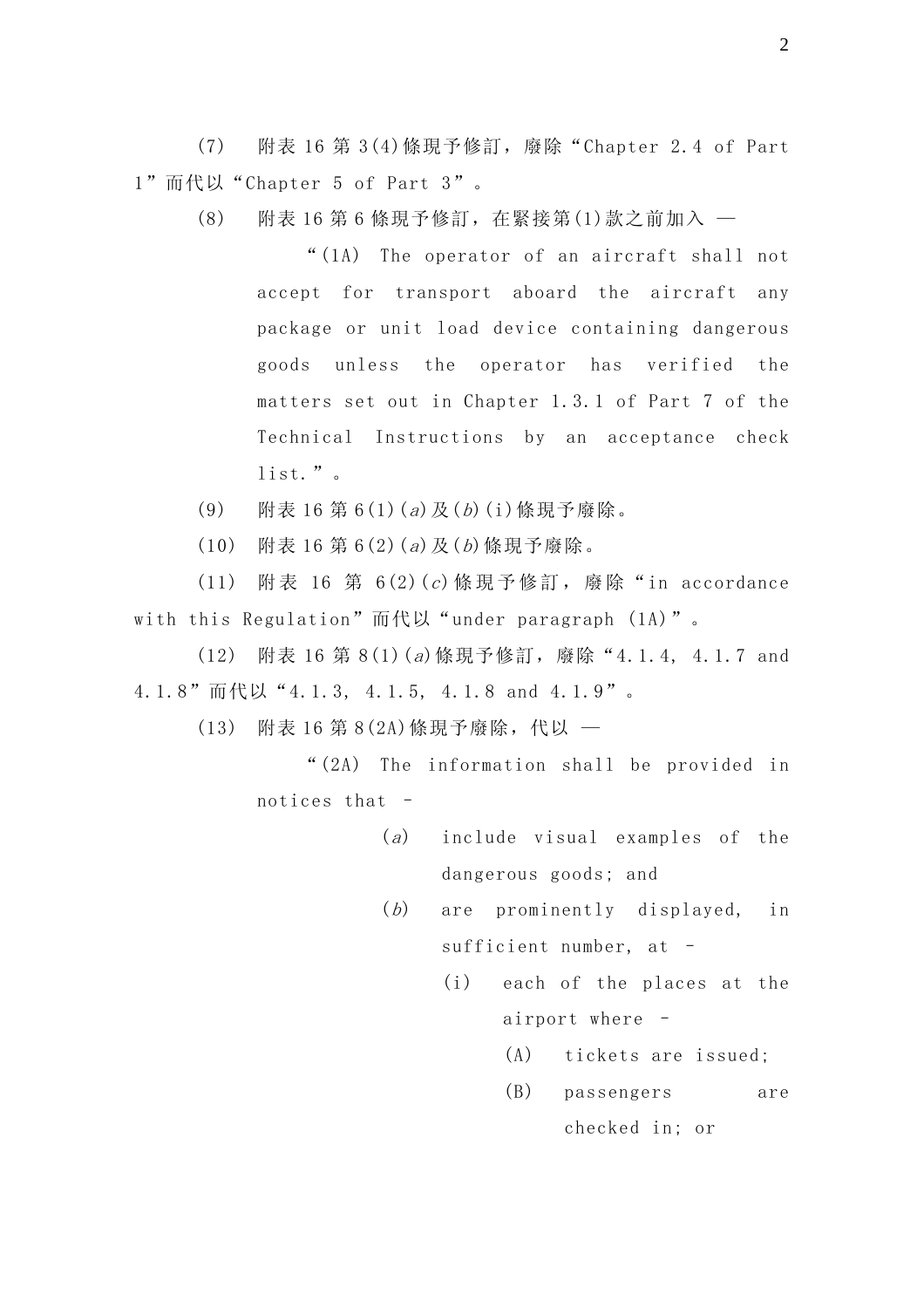- (C) passengers assemble to board the aircraft; and
- (ii) any other location where passengers are checked in."。

(14) 附表 16 現予修訂,加入 —

## "8A. Reporting of dangerous goods accidents and incidents

(1) The operator of an aircraft registered in Hong Kong or, if the operator's principal place of business or permanent residence is in Hong Kong, any other aircraft, shall report an accident or incident (wherever occurring) involving dangerous goods carried on board the aircraft to the Director-General of Civil Aviation in accordance with the reporting requirements of the Director-General of Civil Aviation.

(2) The operator of an aircraft other than an aircraft referred to in paragraph (1) shall report an accident or incident involving dangerous goods carried on board the aircraft that occurred in Hong Kong to the Director-General of Civil Aviation in accordance with the reporting requirements of the Director-General of Civil Aviation."。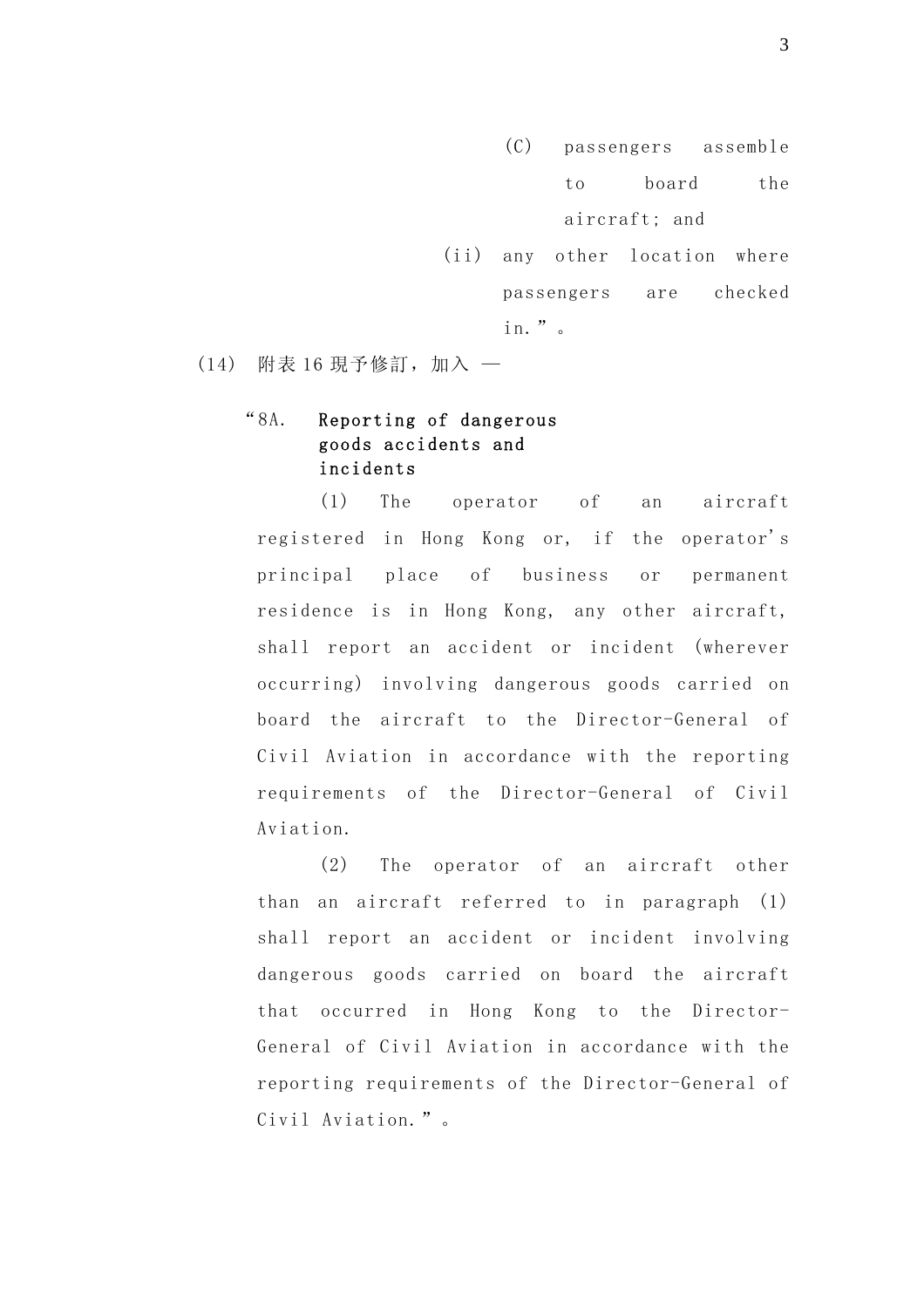(15) 附 表 16 第 9(c) 條 現 予 修 訂 , 廢 除 "6(2)" 而 代 以  $``6(1)''$  .

行政會議秘書

行政會議廳

#### 2009 年 月 日

#### 註釋

本命令修訂《1995年飛航(香港)令》(第 448 章, 附屬法例 C)附表 16,以實施按照國際民航組織理事會所作的決定而批准和發布的 2009- 2010 年版《危險品安全空運技術指令》所引入的若干修訂。

2. 該等修訂包括 —

- (a) 將一般豁免延伸至在救護飛機上為醫療用途而運載的 危險品;
- (b) 澄清飛機經營人在接受以飛機運輸任何包含危險品的 包裝件或集裝器之前所負有的責任;
- (c) 修訂有關給予飛機乘客的危險品資料公告的規定;及
- (d) 規定飛機經營人須報告涉及在飛機上運載的危險品的 意外或事故。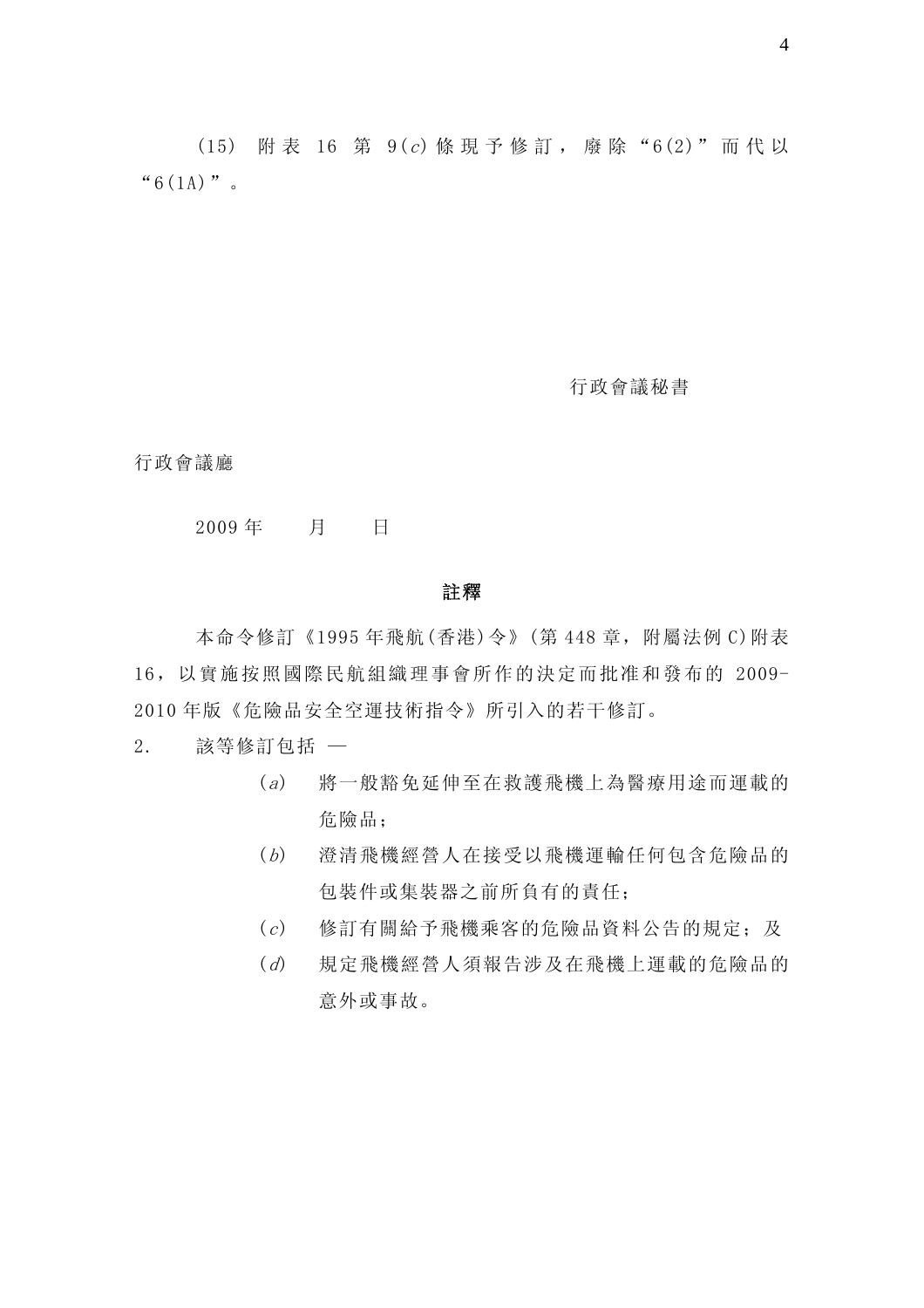# 《2009 年危險品(航空托運)(安全)規例(修訂附 表)令》

(由 民 航 處 處 長 根 據《 危 險 品 (航 空 托 運 )(安 全 )規 例 》(第 384 章 , 附屬法例 A)第 9 條作出)

#### 1. 生效日期

本命令自 2010 年 1 月 1 日起實施。

#### 2. 修訂附表

(1) 《危險品(航空托運)(安全)規例》(第 384 章,附屬法例 A)的附表第 I 部現予修訂, 廢除"2007-2008"而代以"2009-2010"。

(2) 附表第 II 部現予修訂,在與對第 4(1)(e)條的提述相對之 處, 廢除"第 1 部第 2.4.7 章, 第 2 部第 7.9 章, 第 4 部, 以及第 5 部第  $1.1$  $((e)$ 至 $(k)$ 段)、"而代以"第 1 部第 6.1.5 章, 第 3 部第 5.5 章, 第 4 部, 以及第 5 部第  $1.1$  $((e) \nsubseteq (i) \nsubseteq )$ 、"。

民航處處長

2009 年 月 日